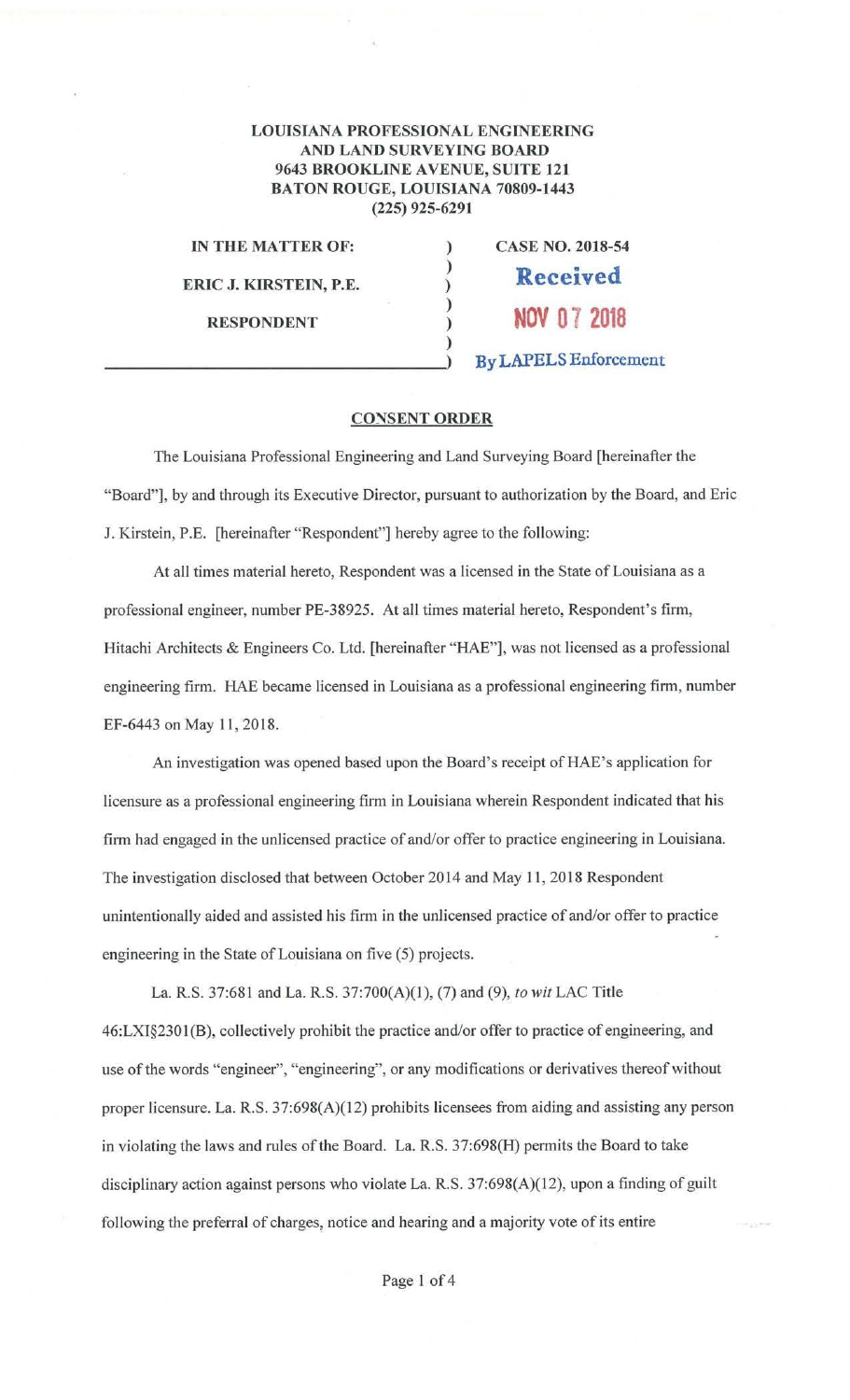membership authorized to participate in the proceeding. La. R.S. 37:681, La. R.S. 37:698(A)(12), La. R.S. 37:700(A)(l), (7) and (9), La. R.S. 37:698(H) and LAC Title 46:LXl§2301(B) were in effect at all times material hereto.

It is undisputed that (a) at all times material hereto, Respondent was an officer and employee of HAE, **(b)** HAE was not licensed as a professional engineering firm in State of Louisiana, and (c) between October 2014 and May 11, 2018 Respondent unintentionally aided and assisted his firm in the unlicensed practice of engineering on five (5) projects in Louisiana.

By letter dated October 19, 2018, the Board gave notice to Respondent that it was considering the preferral of charges against Respondent on the grounds that Respondent may have violated La. R.S. 37:698(A)(12), relative to aiding and assisting his firm in the unlicensed practice of engineering in Louisiana.

Wishing to dispense with the need for further disciplinary action and to conclude the instant proceeding without further delay and expense, for the purpose of this proceeding only, Respondent and the Board do hereby enter into this Consent Order, in which Respondent of his own free will consents to the issuance of a Consent Order by the Board, wherein Respondent agrees to **(a)** pay a fine of Five Hundred and No/100 (\$500.00) Dollars, **(b)** pay administrative costs of One Hundred Forty-Five and 39/100 (\$145.39) Dollars, **(c)** successfully complete the Board's online Louisiana Laws and Rules Quiz, **(d)** successfully complete the Board's online Louisiana Professionalism and Ethics Quiz, and **(e)** the publication of this Consent Order on the Board's website and a summary of this matter in the Board's officialjoumal, the *Louisiana Engineer and Surveyor Journal,* and the reporting of this matter to the National Council of Examiners for Engineering and Surveying (NCEES), identifying Respondent by name.

Respondent admits that his conduct as set forth above constitutes violations of the above referenced laws and/or rules as stated herein. Respondent acknowledges awareness of said laws and/or rules and states that he will comply with all applicable laws and rules henceforth. Respondent has been advised of his right to an informal conference, to be represented by counsel before the Board and/or to appear at any hearing personally or by counsel and present witnesses and evidence in his own behalf, he hereby waives this right and his right to appeal, and he states affirmatively that he has been afforded all administrative remedies due him under the law. Respondent further acknowledges awareness of the fact that the signed original of this Consent

Page 2 of 4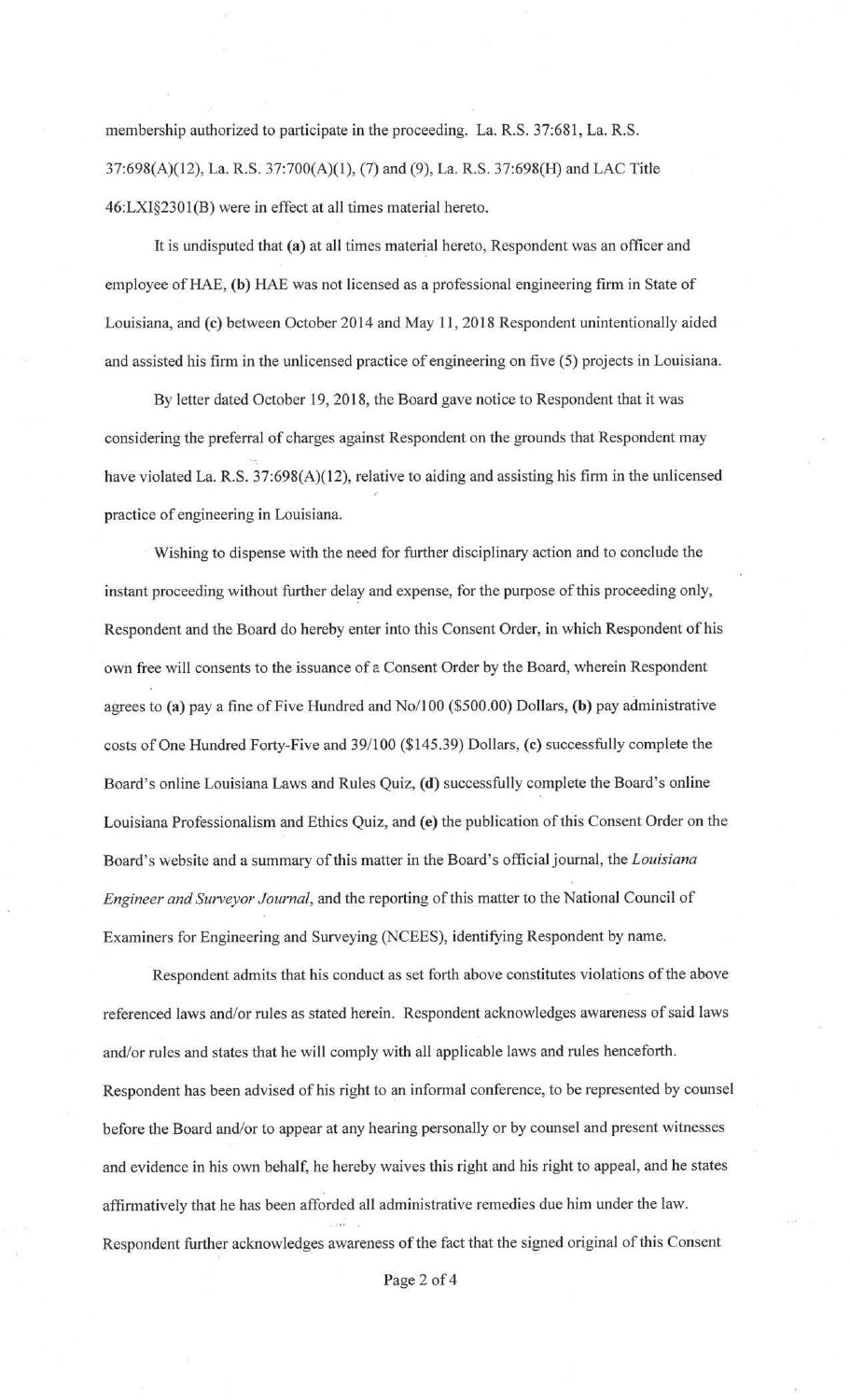Order will remain in the custody of the Board as a public record and will be made available for public inspection and copying upon request.

Therefore, in consideration of the foregoing and by signing this Consent Order, Respondent does hereby waive his right to an informal conference, to a hearing before the Board, to the presenting of evidence and witnesses on his behalf, to Findings of Fact and Conclusions of . Law in this case, and to judicial review of this Consent Order.

Respondent hereby represents that (a) he fully understands the meaning and intent of this Consent Order, including but not limited to its final and binding effect, (b) he has voluntarily entered into this Consent Order and that no other promise or agreement of any kind has been made to or with it by any person whatsoever to cause the execution of this instrument and (c) the sanctions set forth in this Consent Order do not prevent the Board from taking further disciplinary or enforcement action against Respondent on matters not specifically addressed in this Consent Order.

WHEREFORE, the Louisiana Professional Engineering and Land Surveying Board and Respondent agree that:

1. Respondent shall pay a fine of Five Hundred and no/100 (\$500.00) Dollars, which shall be tendered to the Board by certified check payable to the Board, due upon the signing of this Consent Order; and

2. Respondent shall pay administrative costs of One Hundred Forty-Five and 39/100 (\$145.39) Dollars, which shall be tendered to the Board by certified check payable to the Board, due upon the signing of this Consent Order; and

3. Respondent shall successfully complete the Board's online Louisiana Laws and Rules Quiz with a score of 90% or higher and return it to the Board within sixty (60) days of the effective date of this Consent Order; and

4. Respondent shall successfully complete the Board's online Louisiana Professionalism and Ethics Quiz with a score of 90% or higher and return it to the Board within sixty (60) days of the effective date of this Consent Order; and

5. This Consent Order shall be published on the Board's website and a summary of this matter shall be printed in the official journal of the Board, the *Louisiana Engineer and*